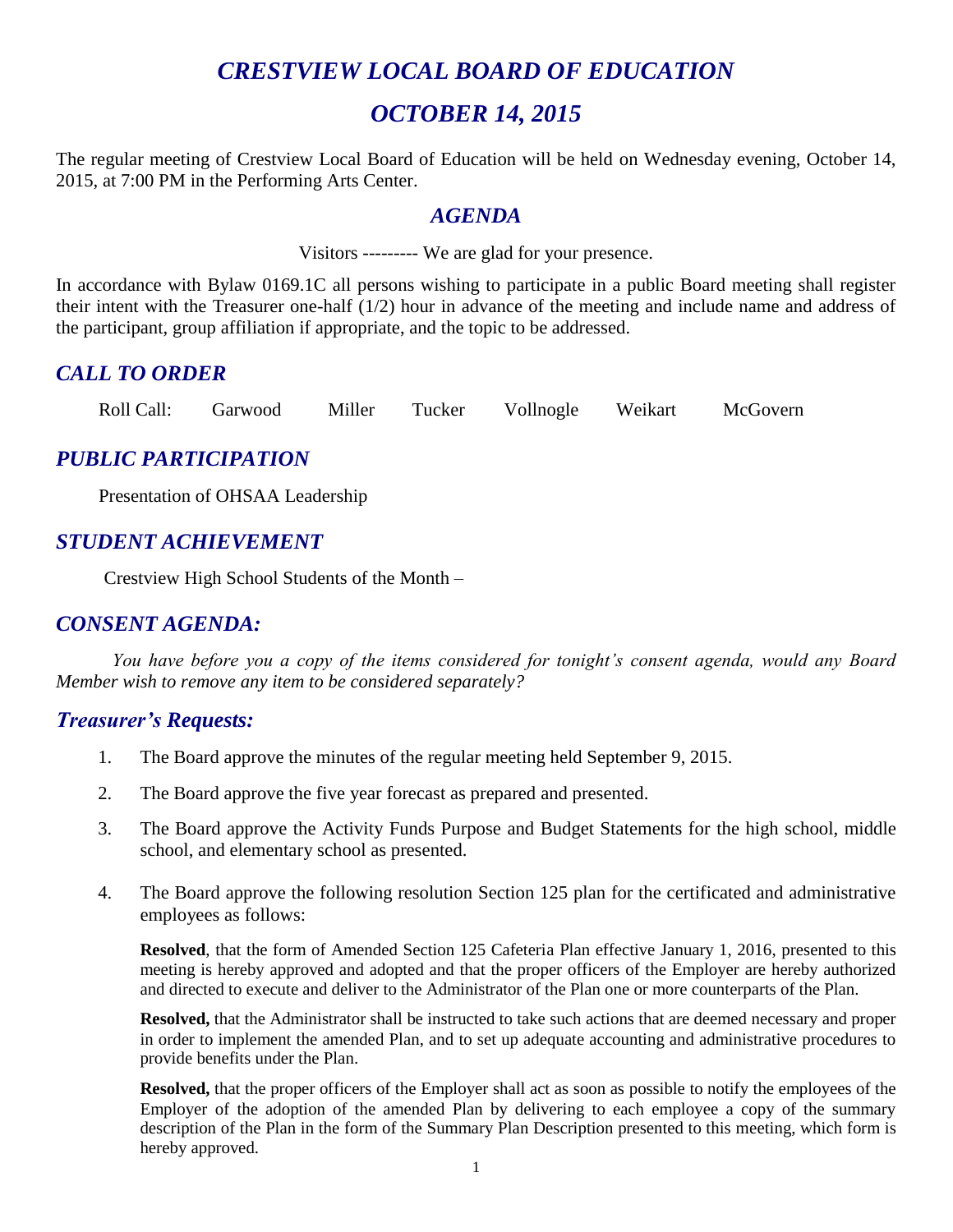#### *Superintendent's Requests:*

- 1. The Board accept the supplemental resignation of Dawn Moore, Varsity Assistant Girls Soccer Coach effective September 21, 2015 for the 2015-16 school year.
- 2. The Board award the following licensed personnel a supplemental contract to serve as Resident Educator Mentors for up to fifty (50) hours of service mentoring new teachers at \$17.00 per hour for the 2015-16 school year.

Lynn Hill

3. The Board grant a pupil activity contract to the following personnel for the 2015-16 school year as per salary schedule for the assignment designated pursuant to O.R.C. 3313.53; all required reports are on file:

Daniel Hill – CHS Varsity Boys Baseball Coach

4. The Board grant supplemental contracts to the following licensed personnel for the 2015-2016 as per salary schedule for the assignment designated; all required reports are on file:

J. Grady Long – CHS Debate Team Coach

5. The Board grant a pupil activity contract to the following nonteaching personnel for the 2015-16 school year as per salary schedule for the assignment designated pursuant to O.R.C. 3313.53; all required reports are on file:

> Clarence Sickelsmith – CHS Varsity Girls Softball Coach Tobin Bacon – CHS Junior Varsity Girls Softball Coach Jess Leon – CHS JV Girls Basketball Coach Joseph Golden – CHS Junior Varsity Boys Basketball Coach Geraldyne Sickle - CHS Varsity Assistant Girls Basketball Coach Todd Kibby – CHS Varsity Assistant Boys Baseball Coach

6. The Board approve the following as a non-paid volunteer for the 2015-16 school year; all required reports are on file:

> Caroline McDermott - Volunteer CHS Swim Coach Corey Hill – Volunteer Assistant Baseball Coach

7. The Board approve the following non-teaching personnel be placed on the approved substitute list for the 2015-16 school year, substitute basis only, according to wage rate for the assignment designated; all required reports are on file:

#### *Cafeteria Cook, Cashier, Server and Dishwasher*

Jamie Corey

8. The Board approve the following licensed personnel be placed on the approved substitute list for the 2015-16 school year, be granted a limited teaching contract, substitute basis only, according to salary schedule; all required reports are on file:

#### *High School, Middle School & Elementary School*

Tammy Moore – General Education

James Hayes – General Education John Rydarowicz – Comprehensive Science 7-12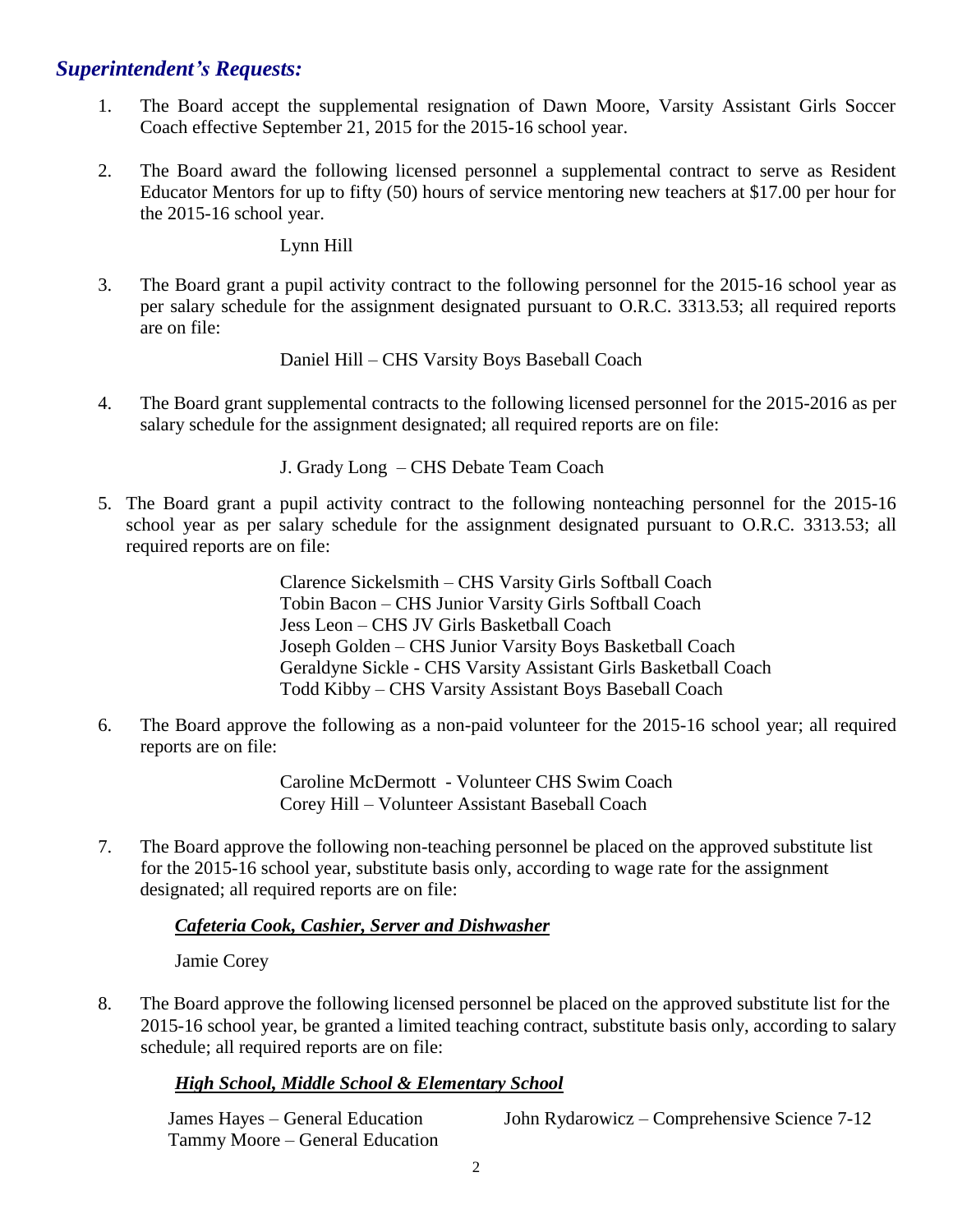#### **END of CONSENT AGENDA**

Recommend: The Board approve the consent agenda as presented:

|          | Moved by _____, second by _____ to approve consent agenda. Vote yes: _____, _____, _____, _____, _ |                           |  |
|----------|----------------------------------------------------------------------------------------------------|---------------------------|--|
| Vote no: | Absent:                                                                                            | . Motion carried . Failed |  |

#### *Treasurer's Requests/Recommendations not included in Consent Agenda:*

1. Recommend: The Board approve financial reports and investments as prepared and presented.

Moved by \_\_\_\_\_, second by \_\_\_\_\_. Vote yes:  $\_\_\_\_\_\_\_\_\_\_\_\_\_\_\_$  \_\_\_\_\_, \_\_\_\_\_, \_\_\_\_\_. Vote no:  $\_\_\_\_\_\$ \_\_\_\_\_, \_\_\_\_\_\_, \_\_\_\_\_\_\_. Absent: \_\_\_\_\_\_, \_\_\_\_\_\_. Motion carried \_\_\_\_\_\_. Failed \_\_\_\_\_.

2. Recommend: The Board approve a resolution to contract with \_\_\_\_\_\_\_\_\_\_\_\_\_\_\_\_\_ for the property, fleet and liability insurance as recommended by Charlene A. Mercure, Treasurer, effective October 24, 2015 through October 24, 2016 in the total amount of \$\_\_\_\_\_\_\_\_\_\_\_\_.

Moved by \_\_\_\_\_, second by \_\_\_\_\_. Vote yes:  $\_\_\_\_\_\_\_\_\_\_\_\_\_\_\_$  \_\_\_\_\_, \_\_\_\_\_, \_\_\_\_\_. Vote no:  $\_\_\_\_\_\_\$ \_\_\_\_, \_\_\_\_\_, \_\_\_\_\_\_, Absent: \_\_\_\_\_, \_\_\_\_\_. Motion carried \_\_\_\_\_. Failed \_\_\_\_\_.

#### 3. Recommend: The Board accept Donations from:

- a. Family Flush Septic \$200.00 to CHS Football for field paint
	- b. Jeff & Autumn Feo  $$500.00$  to CHS Football for banner

Moved by \_\_\_\_\_, second by \_\_\_\_\_. Vote yes: \_\_\_\_\_, \_\_\_\_\_, \_\_\_\_\_, \_\_\_\_\_, \_\_\_\_\_. Vote no: \_\_\_\_,  $\frac{1}{\sqrt{2}}$ ,  $\frac{1}{\sqrt{2}}$ ,  $\frac{1}{\sqrt{2}}$ ,  $\frac{1}{\sqrt{2}}$ ,  $\frac{1}{\sqrt{2}}$ ,  $\frac{1}{\sqrt{2}}$ ,  $\frac{1}{\sqrt{2}}$ ,  $\frac{1}{\sqrt{2}}$ ,  $\frac{1}{\sqrt{2}}$ ,  $\frac{1}{\sqrt{2}}$ ,  $\frac{1}{\sqrt{2}}$ ,  $\frac{1}{\sqrt{2}}$ ,  $\frac{1}{\sqrt{2}}$ ,  $\frac{1}{\sqrt{2}}$ ,  $\frac{1}{\sqrt{2}}$ ,  $\frac{1}{\sqrt{2}}$ 

#### **Transformation Report:** Mr. Miller

#### *Board Reports:*

| 1. Career Center Report               | Mr. Tucker              |
|---------------------------------------|-------------------------|
| 2. Student Achievement Liaison Report | Dr. Miller              |
| 3. Legislative Report                 | Mr. Weikart             |
| 4. Student Board Member Report        | <b>Bradley McGovern</b> |

#### *Board Committee Reports:*

| 1. | Buildings & Grounds | Mr. Vollnogle |
|----|---------------------|---------------|
|    | 2. Athletic Council | Mr. Tucker    |
|    | 3. Personnel        | Mr. Vollnogle |
|    | 4. Finance Audit    | Dr. Miller    |
| 5. | Policy              | Dr. Miller    |
|    | 6. Communications   | Mr. Weikart   |
|    | 7. Insurance        | Mr. Vollnogle |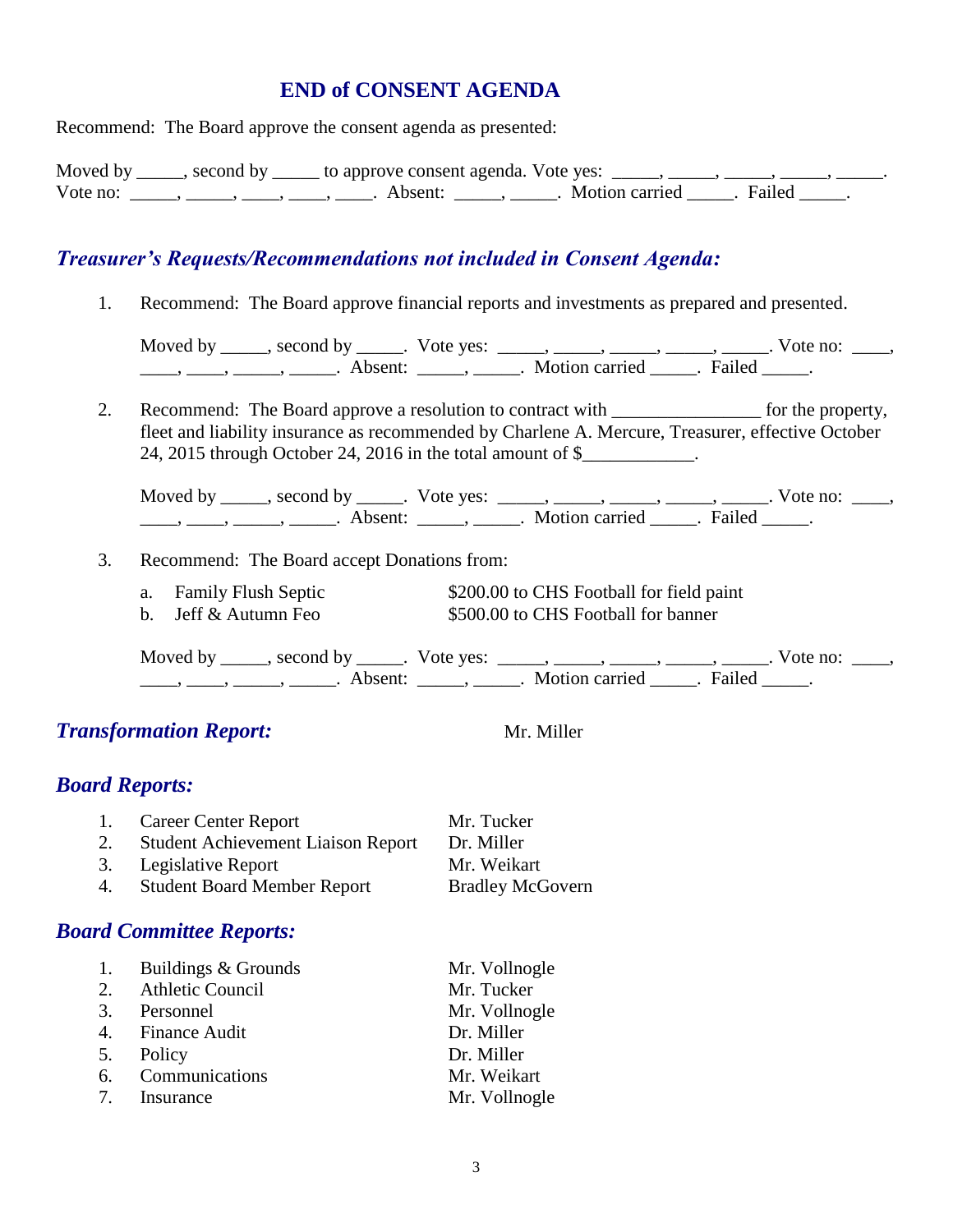#### *Administrative Reports:*

1. Elementary School Mrs. Dangerfield 2. Middle School Mr. Richardson 3. High School Mrs. Dickson 4. Special Education Mr. Hill 5. Athletic Mr. Cusick/Mrs. Sapp 6. Lunchroom Mrs. Peddicord 7. Technology Mr. Miller 8. Transportation Mr. Floor/Mr. Burbick 9. Maintenance Mr. Radman

#### **Superintendent's Report:** Mr. Dilling

#### *Superintendent's Requests/Recommendations not included in Consent Agenda:*

1. Recommend: The Board approve a contract with \_\_\_\_\_\_\_\_\_\_\_\_\_\_\_, for snow removal at district sites for the 2015-16 & 2016-17 school years.

Moved by \_\_\_\_\_, second by \_\_\_\_\_. Vote yes:  $\_\_\_\_\_\_\_\_\_\_\_\_\_\_\_$  \_\_\_\_\_, \_\_\_\_\_, \_\_\_\_\_. Vote no:  $\_\_\_\_\_\$ \_\_\_\_\_, \_\_\_\_\_\_, \_\_\_\_\_\_\_. Absent: \_\_\_\_\_\_, \_\_\_\_\_\_. Motion carried \_\_\_\_\_\_. Failed \_\_\_\_\_.

2. Recommend : The Board review the following Board Policies/Bylaws which will be presented for approval at the November 11, 2015 board meeting:

| <b>Policy/Bylaw Number</b> | <b>Description</b>                                                                                                                                                                                                                                                                                                                                                                                                          | <b>New/Revised/Replacement</b> |
|----------------------------|-----------------------------------------------------------------------------------------------------------------------------------------------------------------------------------------------------------------------------------------------------------------------------------------------------------------------------------------------------------------------------------------------------------------------------|--------------------------------|
| 1130                       | Conflict of Interest                                                                                                                                                                                                                                                                                                                                                                                                        | Revised                        |
| 1630.01                    | <b>FMLA Leave</b>                                                                                                                                                                                                                                                                                                                                                                                                           | Revised                        |
| 2260.02                    | Single Gender Classes & Activities                                                                                                                                                                                                                                                                                                                                                                                          | <b>New</b>                     |
| 2461                       | Recording of District Meetings Involving<br><b>Students and/or Parents</b>                                                                                                                                                                                                                                                                                                                                                  | Revised                        |
| 3113                       | Conflict of Interest                                                                                                                                                                                                                                                                                                                                                                                                        | Revised                        |
| 3430.01                    | <b>FMLA Leave</b>                                                                                                                                                                                                                                                                                                                                                                                                           | Revised                        |
| 4113                       | <b>Conflict of Interest</b>                                                                                                                                                                                                                                                                                                                                                                                                 | Revised                        |
| 4430.01                    | <b>FMLA Leave</b>                                                                                                                                                                                                                                                                                                                                                                                                           | Revised                        |
| 5517.02                    | <b>Sexual Violence</b>                                                                                                                                                                                                                                                                                                                                                                                                      | <b>New</b>                     |
| 7510                       | Use of District                                                                                                                                                                                                                                                                                                                                                                                                             | Revised                        |
| 8420                       | <b>Emergency Situations at Schools</b>                                                                                                                                                                                                                                                                                                                                                                                      | Revised                        |
| 8452                       | <b>Automated External Defibrillators (AED)</b>                                                                                                                                                                                                                                                                                                                                                                              | Revised                        |
| 8500                       | <b>Food Services</b>                                                                                                                                                                                                                                                                                                                                                                                                        | Revised                        |
| 9211                       | <b>District Support Organizations</b>                                                                                                                                                                                                                                                                                                                                                                                       | Revised                        |
|                            | Moved by _____, second by _____. Vote yes: _____, _____, _____, _____, _____. Vote no: ____,                                                                                                                                                                                                                                                                                                                                |                                |
|                            | $\frac{1}{1}, \frac{1}{1}, \frac{1}{1}, \frac{1}{1}, \frac{1}{1}, \frac{1}{1}, \frac{1}{1}, \frac{1}{1}, \frac{1}{1}, \frac{1}{1}, \frac{1}{1}, \frac{1}{1}, \frac{1}{1}, \frac{1}{1}, \frac{1}{1}, \frac{1}{1}, \frac{1}{1}, \frac{1}{1}, \frac{1}{1}, \frac{1}{1}, \frac{1}{1}, \frac{1}{1}, \frac{1}{1}, \frac{1}{1}, \frac{1}{1}, \frac{1}{1}, \frac{1}{1}, \frac{1}{1}, \frac{1}{1}, \frac{1}{1}, \frac{1}{1}, \frac{$ |                                |

3. Recommend: The Board ratify a Memorandum of Understanding with CEA to comply with legislative changes to the Teacher Evaluation System.

Moved by \_\_\_\_\_, second by \_\_\_\_\_. Vote yes: \_\_\_\_\_, \_\_\_\_\_, \_\_\_\_\_, \_\_\_\_\_, \_\_\_\_\_. Vote no: \_\_\_\_,  $\frac{1}{\sqrt{2}}$ ,  $\frac{1}{\sqrt{2}}$ ,  $\frac{1}{\sqrt{2}}$ ,  $\frac{1}{\sqrt{2}}$ ,  $\frac{1}{\sqrt{2}}$ ,  $\frac{1}{\sqrt{2}}$ ,  $\frac{1}{\sqrt{2}}$ ,  $\frac{1}{\sqrt{2}}$ ,  $\frac{1}{\sqrt{2}}$ ,  $\frac{1}{\sqrt{2}}$ ,  $\frac{1}{\sqrt{2}}$ ,  $\frac{1}{\sqrt{2}}$ ,  $\frac{1}{\sqrt{2}}$ ,  $\frac{1}{\sqrt{2}}$ ,  $\frac{1}{\sqrt{2}}$ ,  $\frac{1}{\sqrt{2}}$